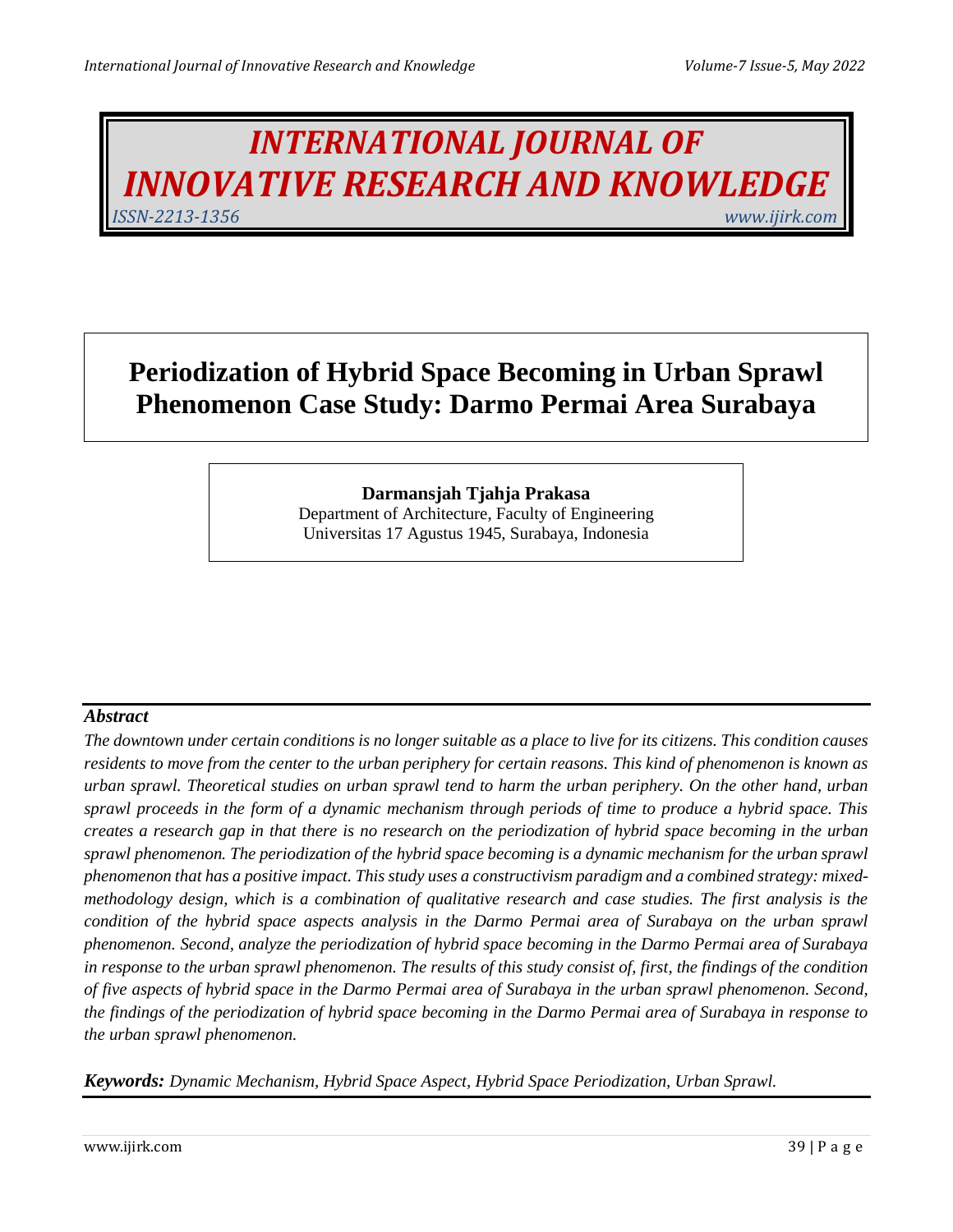## **I. INTRODUCTION**

#### **1.1. Urban Sprawl Phenomenon and Impact**

The growth of a city can make it more difficult to live downtown. At a certain time, intensive urban growth becomes less effective so that it shifts to extensive. This includes planned urban expansion and unplanned urban sprawl. This situation triggers the city's development towards the sub-urban (Stan, 2013). Definitions of urban sprawl regarding the concept as unplanned, uncontrolled development, single land use, uncoordinated, and not providing mixed land use to surrounding land uses (Nelson, A.C and J.B. Duncan, 1995). This happens because as a cause of excessive land consumption in open spaces, congestion due to increased commuting, and socio-economic segregation due to the exclusive housing market (Carruthers and Ulfarsson, 2002). Sprawl growth is expected to have a significant financial cost for infrastructure (Burchell and Mukherji, 2003) and public health concerns (Sturm and Cohen, 2004).

The phenomenon of urban sprawl is positioned as a static pattern and tends to have a negative impact (Ewing, Pendall and Chen, 2002). Meanwhile, urban sprawl is seen as a process that tends to be dynamic. This negative condition requires time to improve extensive urban sprawl growth will formalize the hybrid space (Gordon and Richardson, 1998).

The analysis of the hybrid space aspect is based on the five aspects of the hybrid space from Stan. The five aspects of the hybrid space include coexistence, transfusion, interconnection, ambivalence, and heterogeneity. The findings in the case study are in the form of socio-cultural, socio-religious, social community, and socio-economic facilities that are characterized by the definition of each aspect of the hybrid space. The discovery of the five aspects of the hybrid space in the case study is a process that shows that the urban sprawl phenomenon has a positive impact. The positive impact is unity due to meetings between newcomers in Darmo Permai housing with residents.

#### **1.2. Urban Sprawl Mechanism**

Urban sprawl can be viewed in terms of patterns and processes. If urban sprawl is seen as a process, it is a dynamic phenomenon. Furthermore, if urban sprawl is seen as a process, it is a dynamic phenomenon. Static phenomena are seen only as events when urban sprawl occurs so that it tends to harm the urban periphery (Galster, et al., 2001). Meanwhile, a dynamic phenomenon is a process that take a long time to unite newcomers and locals. This dynamic phenomenon tends to have a positive impact on the urban periphery. Stan's writing is a stimulant to understand the position of urban sprawl as a process of the urban sprawl phenomenon. Stan explains that urban sprawl needs to be understood in its form and relationship through dynamic mechanisms that occur in the sprawling area. The mechanism in the sprawling area through periods to produce a hybrid space.

The definition of hybrid space according to Stan explains that hybrid space is a continuous heterogeneity of areas in urban expansion. Stan's writing only mentions five aspects of hybrid space without describing the spatial hybrid space. There are not many writings on hybrid space related to urban sprawl except for Stan. Another article on hybrid space from Cho is irrelevant because it is related to the context of public space in the middle of a highdensity city and is not related to the context of urban sprawl (Im Sik Cho, et. al., 2016). Meanwhile, the article on hybrid space by Krasilnikova and Klimov is also irrelevant because it is not related to urban sprawl (E. Krasilnikova and D. Klimov, 2016).

The originality of this study is first to describe in more detail the five aspects of the hybrid space based on the findings of the case study. The second originality is to position urban sprawl as a process through dynamic mechanisms through periods to form a hybrid space. Based on the above discussion, the research question is how are the aspects of hybrid space in the Darmo Permai area Surabaya in terms of the urban sprawl? How is the periodization of the hybrid space in the form of dynamic mechanisms in the Darmo Permai area of Surabaya in responding to the urban sprawl?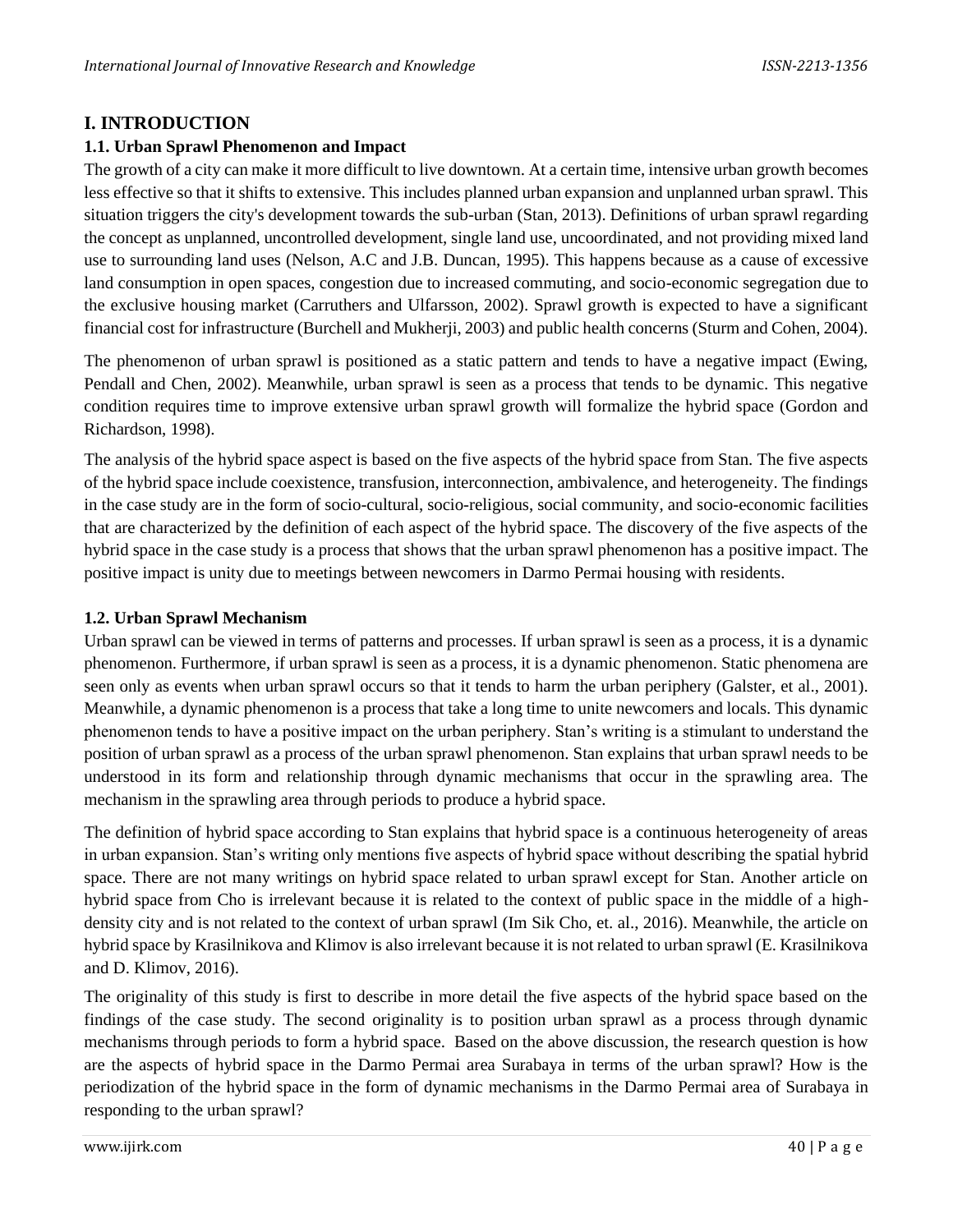## **II. METHODS**

#### **2.1. Research Strategies**

This study focuses on the findings of hybrid space and periodization through a dynamic mechanism in the context of the urban sprawl phenomenon. The urban sprawl phenomenon in the case study was discovered in 1973. Therefore, the paradigm used is constructivism. This paradigm is to understand and reshape existing constructions of past events. This research strategy uses a combined strategy: mixed methodology design. The strategy in this study contains a combination of qualitative research and case studies (Groat and Wang, 2013). The validation of qualitative research strategies determination and case studies is based on several similar studies on urban sprawl. Similar studies using qualitative strategies and case studies are found in the writings of Hilman (2004), Polidoro, et al. (2011), Slaev and Nikiforov (2013), Stan (2013), Zeković, et al. (2015).

#### **2.2. Research Design**

This study requires respondents who know the conditions of post-urban sprawl in the past in the case study. This research is qualitative research with the purposive non-probability determination of respondents. Purposive sampling is also known as judgmental sampling because there are careful considerations in selecting respondents. The respondents consisted of community leaders, administrators of community institutions, the developers of Darmo Permai and the Sub District Head. The research data was obtained by asking the respondents through a questionnaire (11 people) and in-depth interviews (four people). With details of the choice of the questionnaire of seven respondents from village residents, two respondents from Darmo Permai housing residents, one respondent from the developer, and one respondent from the Sub District. Meanwhile, in in-depth interviews, one respondent each from the village, housing, developer, and Sub District residents.

The validation of the findings is obtained by observing the repeated and consistent information from several selected respondents. This is characterized by consistent or relatively the same answers from similar questions to several different respondents. So the intensity of the consistency of the similarity of answers from the respondents becomes a measure of determining the conditions and when aspects of the hybrid space are formed. Data from questionnaires and in-depth interviews of selected respondents were then used to analyze in detail the conditions of the hybrid space aspect and the periodization of hybrid space formation in the urban sprawl phenomenon.

The discussion in this study begins by positioning the case study as the urban sprawl phenomenon representation. The second discussion describes the conditions of the five aspects of the hybrid space, including the time of its formation. The third discussion is the periodization through a dynamic mechanism of the hybrid space formation. The periodization is based on the year the five aspects of the hybrid space appeared in the second discussion. Furthermore, the second and third discussion ends with a discussion between the research findings and the existing theory.

## **III. ANALYSIS AND RESULT**

#### **3.1. Context Appropriateness, Definition, and Characteristics of Case Studies as Urban Sprawl**

The definition of urban sprawl in the Darmo Permai area meets the requirements regarding the growth of urban expansion from the center to the urban periphery which began in 1973 (West Surabaya) which was driven by market conditions (figure 1). This is indicated by the absence of plotting plans and inefficient conditions. The Darmo Permai area was developed without any plotting of land use which can be seen in the Surabaya Masterplan 2000 (Pemerintah Kotamadya Surabaya, 1978). The inefficiency of the Darmo Permai area is because the area meets the characteristics of urban sprawl, among others: the first characteristics are low density, which is marked by large plots for the upper economic class. Based on the Surabaya Masterplan 2000 the density of Darmo Permai residential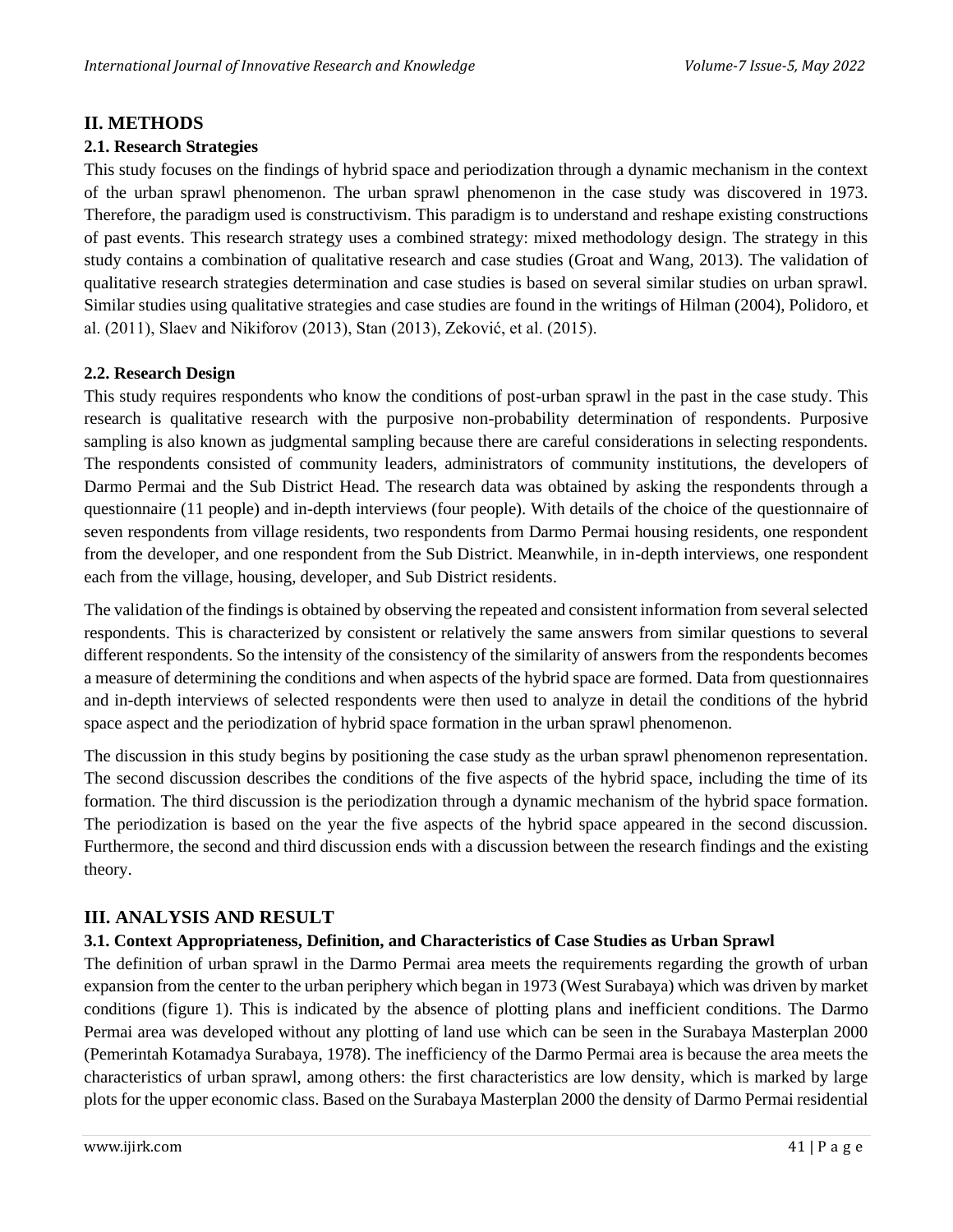buildings is classified as low density. Patchwork is characterized by building housing processes and supporting facilities to meet the vacant needs of residents. Scattered, indicated by the vacant land presence due to the land acquisition process from the original settlements that have not been completed. So the house was built based on the condition of the status of the land that had been acquired with uneven conditions. Discontinuity, indicated by the absence of a relationship with the surrounding villages (Prakasa, 2018).



**Figure 1: Stadia and direction of development of the City of Surabaya**

*(Source: City Government of Surabaya, 1978)*

The second characteristic is the lack of land use differences or homogeneous land (dominated by housing). There is no good definition found with housing conditions experiencing a crisis of confidence due to unstable soil conditions and low carrying capacity. This makes the prestige of the area doubtful. The growth of activity centers, due to the emergence of new facilities in the form of housing, has triggered the emergence of new activity centers on the urban periphery of West Surabaya. With the growth of public services and trade, it can be understood that the presence of housing in this area will be followed by the growth of supporting facilities. The supporting facilities are public service facilities, shophouses, and public services and trade. The third characteristic is the lack of access to public transportation. Considering that in the 1970s, the area was suburban, public transportation facilities had not yet been reached. As for access to the downtown rely on private vehicles. Based on these three characteristics, the Darmo Indah area is considered to meet the requirements as a case study of the urban sprawl phenomenon (Prakasa, 2018).

#### **3.2. Darmo Permai Residential Area and Surrounding Villages**

This research is limited in time to review the process of the urban sprawl phenomenon in the city of Surabaya from 1973 to the present. This was done considering the urban sprawl phenomenon that occurred in the case study location which began in 1973 at the same time as the Darmo Permai housing estate. The city of Surabaya in the 1970s experienced progress in terms of business in the downtown. The condition of the downtown began to show discomfort to be a place to live. This resulted in the displacement of the population towards the urban periphery. This phenomenon was captured by housing developer Darmo Group to provide more comfortable housing. These developers included Darmo Permai (300 ha) in 1973, Darmo Grande (125 ha) in 1973, and Darmo Satellite (175 ha) starting in 1974.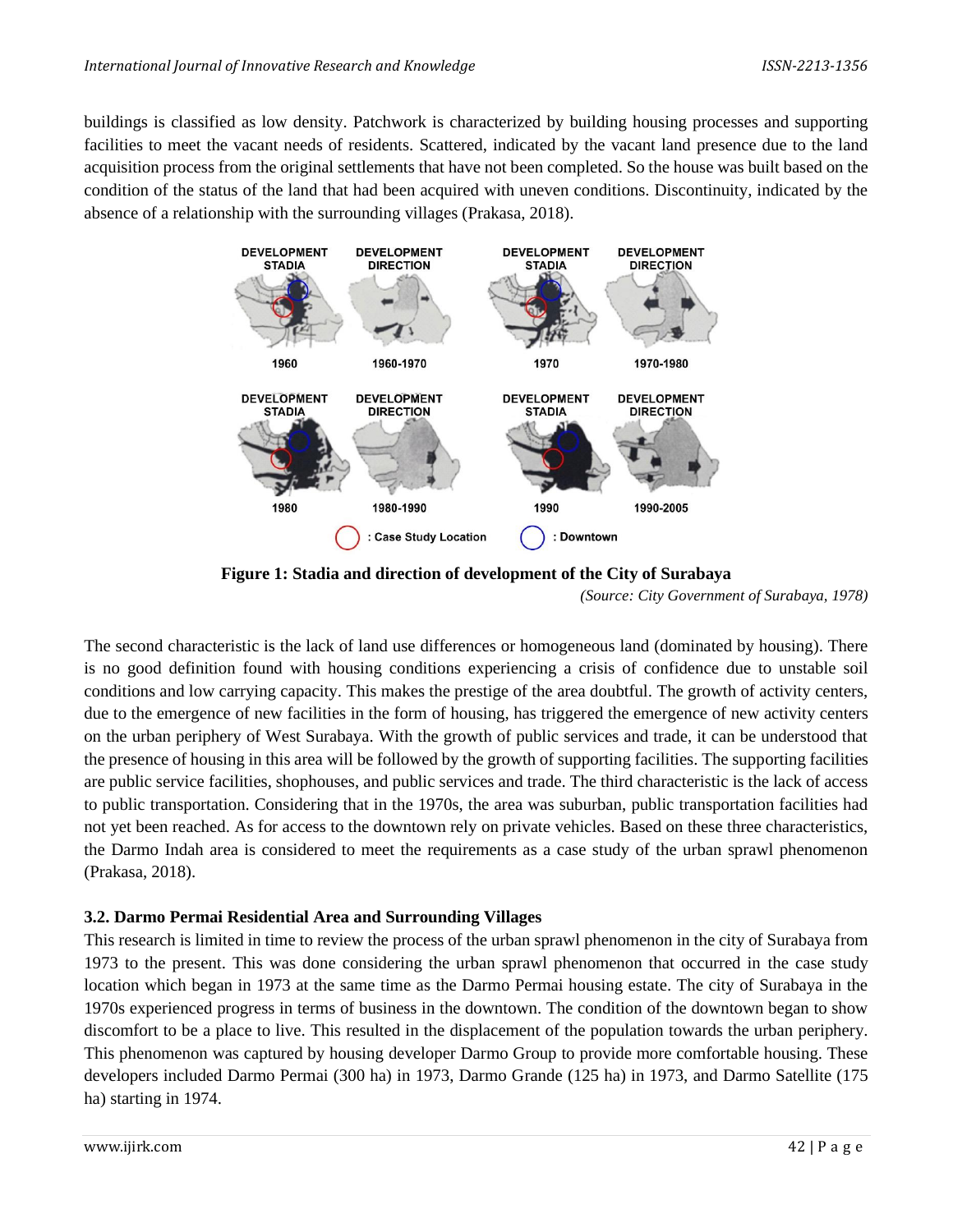The development stage of the Darmo Permai area started from a village called Pradah Kalikendal and Kawal Kalikendal around before the 1960s. In north Pradah Kalikendal, there are village houses that are spread unevenly. The spread of the village lasted until around the 1970s. The settlement area, at that time, time was about 10% compared to the area in 1980-1985. Furthermore, in the 1970-1975s, the Darmo Permai housing phase began to be built. Phase I development was carried out through land acquisition which was carried out in stages. Phase I development resulted in the resettlement of village distribution in 1975-1980s (Pradah Permai village). The village is unique because it is right in the middle of Darmo Permai's formal housing estate. Furthermore, Darmo Permai continued its construction to stages II and III. In the same year, the new villages of Sono Rejo also emerged The Darmo Permai housing construction completed stages IV and V, approaching the 1980-1985s. Along with these developments, a new village named Pradah Indah appeared which was located on the south side of Stage IV. To clarify the growth stadia for Darmo Permai housing and the surrounding villages, it can be seen in Figure 2.



**Figure 2: Phase of housing growth for Darmo Permai and its surrounding villages**

*(Source: Results of survey and archives of PT. Darmo Permai, 2022)*

## **3.3. Hybrid Space Aspect Analysis**

## **3.3.1. Analysis of the Coexistence Aspect**

The conceptual definition of coexistence then derived into an operational definition. The two communities live side by side peacefully (Cambridge Dictionary, 2021). The operational definition of coexistence in this study is space in an urban area that accommodates two communities that live together at the same time or in the same place. The purpose of the two communities is between residents of Darmo Permai housing and surrounding villages with different characters. These differences in character tend to appear on the socio-cultural, religious, and sociocommunity sides.

The physical character of this aspect is in the form of spaces/places for different groups of citizens and directly adjacent/adjacent. The questionnaire results found that activities belonging to the coexistence aspect were earth alms activities activities, and the adjoining settlement between resettlement village houses and housing. The place or space for the charity activity is located in Barongan Watu Neighborhood-03 as a form of gratitude to local ancestors. This event ran peacefully even though it was in the middle of Darmo Permai housing. This type of facility is included in the socio-cultural facilities. This facility was formed from 1973 until now.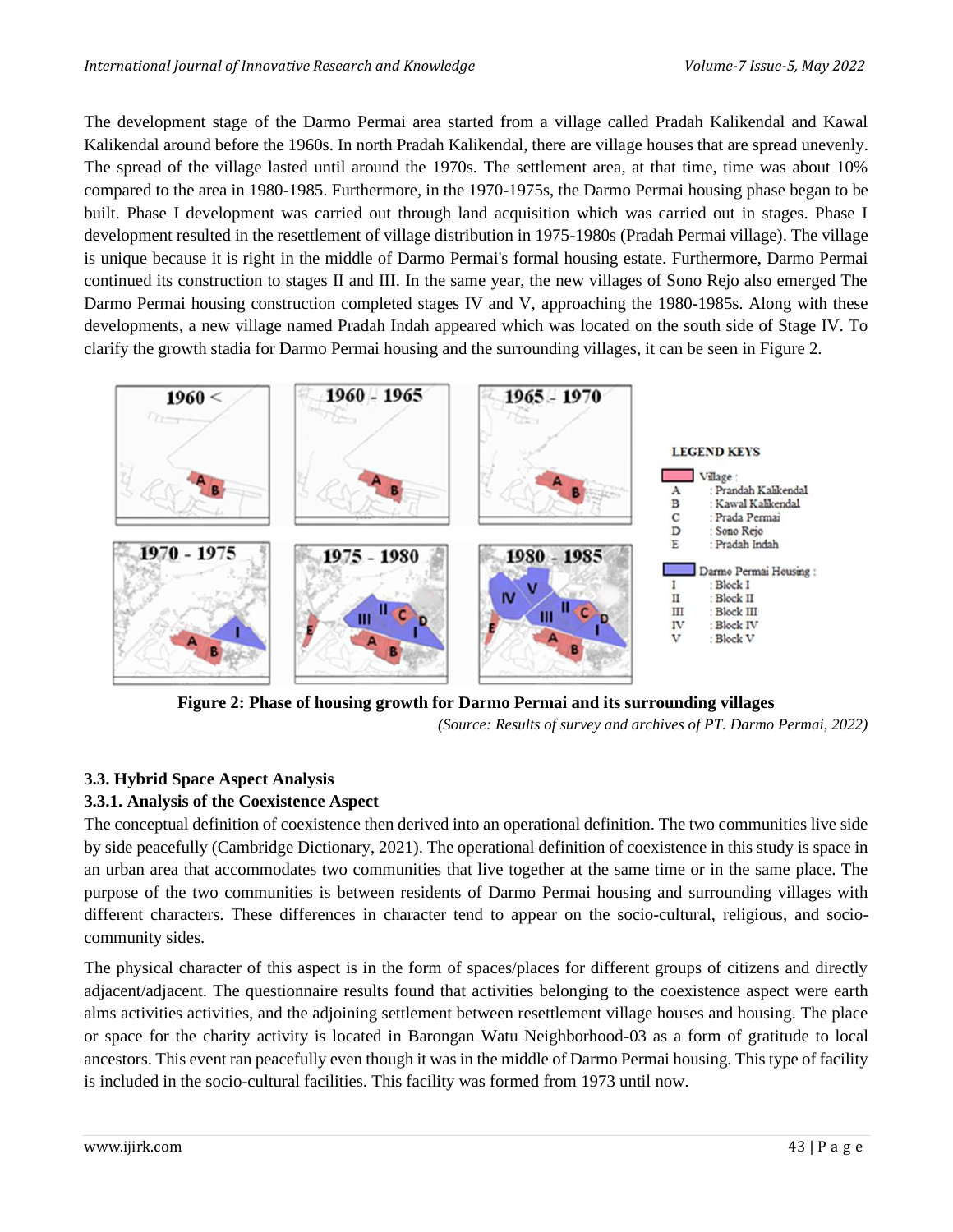Activities included in the second aspect of coexistence are worship, including a series of worship activities at the At-Taqwa Mosque, the Maranatha Satellite Church of Allah, and the Hwa Sen Miau Temple. This activity is included in the coexistence aspects because even though these facilities have different beliefs, they still coexist peacefully. This type of facility is included in the socio-religious facility. This facility was formed in 1981 until now. The activity that belongs to the third aspect of coexistence is the coexistence of the resettlement village house and housing located in Pradah Permai Neighborhood-04. This is unique because the village is located in the middle of Darmo Permai housing. This type of facility is included in the socio-community facilities. This facility was formed in 1977 until now (figure 3).



**Figure 3: The space of the coexistence aspect in the form of types of socio-cultural, religious, and community activities**

*(Source: Result of Analysis, 2022)*

## **3.3.2. Analysis of Transfusion Aspect**

The conceptual definition of transfusion is from the Cambridge Dictionary and then derived into an operational definition of transfusion in this study is a space in an urban area that accommodates the process of giving from one party to another in need. This giving process is one-way. channeling from one citizen's interest to another. This means that there is a one-way interaction between residents of housing and residents of the village or vice versa. These interactions tend to be in the form of one-way contributions culturally, religiously, and socially.

Based on the questionnaire data, the findings of activities that are included in the aspect of transfusion are alms of the earth, worship of Muslims in mosques, provision of grave land, and donations of necessities. First, the place or space for the earth's alms activity is in Barongan Watu Neighborhood- 03. This activity belongs to the transfusion aspect because there is a donation of funds to the earth alms event from the Darmo Permai housing administrator. This type of facility is included in the socio-cultural facilities. This facility was formed in 1973 until now.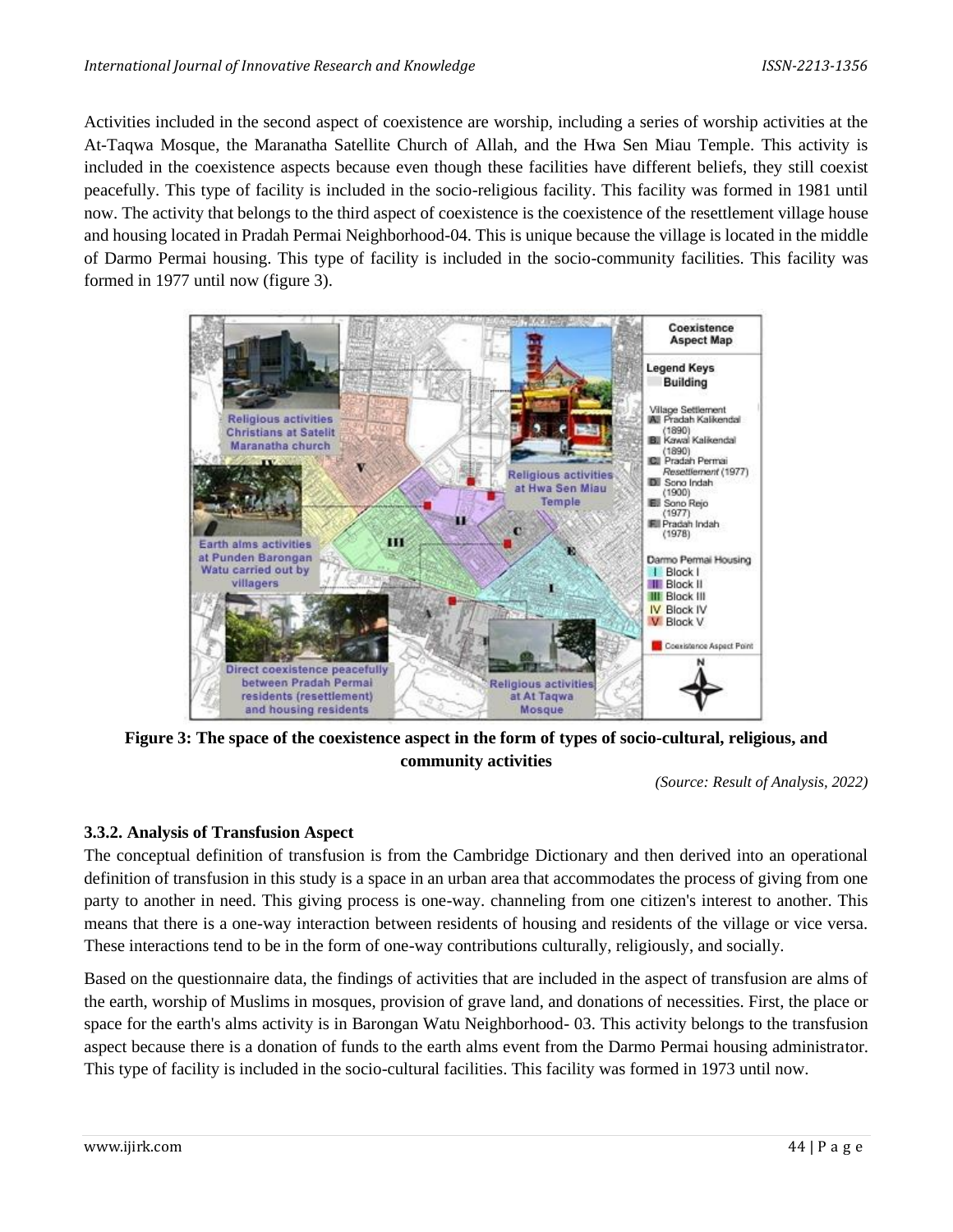Furthermore, the second activity which is included in the aspect of transfusion is the worship activities of Muslims at the At-Taqwa mosque. This activity is included in the aspect of transfusion because the residents of the housing contributed construction funds to the At-Taqwa mosque. This type of facility is included in the socio-religious facility. This facility was formed in 1980 until now. The third activity of the transfusion aspect is the provision of the burial ground in the Puncak Permai cemetery. The tomb is the tomb of villagers who through an agreement that residents of Darmo Permai housing can also use it. This type of facility is included in the socio-community facilities. This facility was formed from 1980 until now. The fourth activity is the donation of basic necessities at the Sub District office. This type of facility is included in the social community facilities. This facility was formed in 1990 until now (figure 4).



**Figure 4: The space of the transfusion aspect in the form of types of socio-cultural, religious, and community activities**

*(Source: Result of Analysis, 2022)*

## **3.3.3. Analysis of Interconnection Aspect**

The conceptual definition of interconnection referred to is from the Cambridge Dictionary and then derived into an operational definition in this study is space in an urban area that accommodates interconnectedness with one another. The relationship is a reciprocal interaction between two or more elements of citizens (interaction is a twoway interaction, both from residents of Darmo Permai housing and the surrounding villages). These two-way interactions tend to be in the form of socio-religious, socio-community, and socio-economic activities.

Based on the questionnaire data, the findings of activities belonging to the interconnection aspect are activities to commemorate the independence of the Republic of Indonesia, religious worship, recruitment of workers, coordination meetings, and sports. The first room or place of activity is the commemoration of the independence of the Republic of Indonesia in the courtyard of the Pradah Kalikendal Sub-District office. This activity belongs to the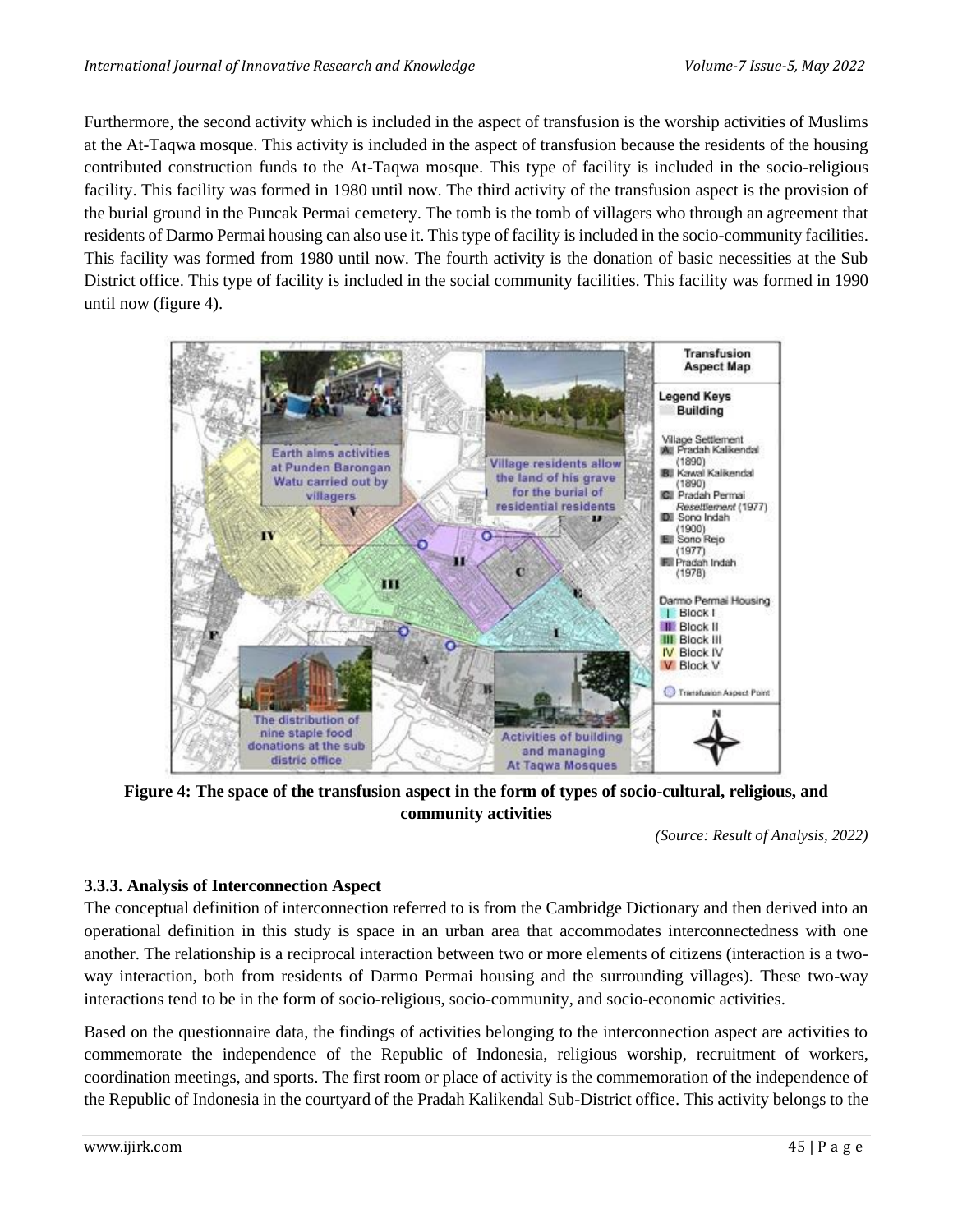interconnection aspect because there is a reciprocal interaction between residents of Darmo Permai housing and villagers. These activities include healthy walks, thanksgiving, recitation, and wayang kulit performances. This type of facility is included in the socio-community facilities. This facility was formed in 1981 until now.

The second aspect of interconnection is religious worship at the At-Taqwa Mosque and the Maranatha Satellite Church. These activities are classified in the interconnection aspect because there is a two-way interaction between residents of housing and villages to worship together and become administrators of mosques or churches. This type of facility is included in the socio-religious facility. This facility was formed in 1981 until now. The third interconnection aspect is that the recruitment of workers resides in each individual's home and residential environment. This is classified in the interconnection aspect because there is mutual need and giving between residents of Darmo Permai housing (financially) and village residents (energy). This type of facility is included in the socio-economic facilities. This facility was formed from in 1981 until now.

The fourth activity that is included in the interconnection aspect is a coordination meeting at the Pradah Kalikendal Sub-District office and a coffee shop. This activity is a reciprocal or two-way relationship between housing residents and the village through a coordination meeting. This type of facility is included in the socio-community facilities. This facility was formed in 1990 until now. The following five interconnection aspects are sports at the Pradah Kalikendal Sub-District office and a small residential area park. This sports activity can be a means of two-way communication between residents of housing and villages. This type of facility is included in the socio-community facilities. This facility was formed from in 1990 until now (figure 5).



**Figure 5: Interconnection aspect space with types of socio-community, religious, and economic activities** *(Source: Result of Analysis, 2022)*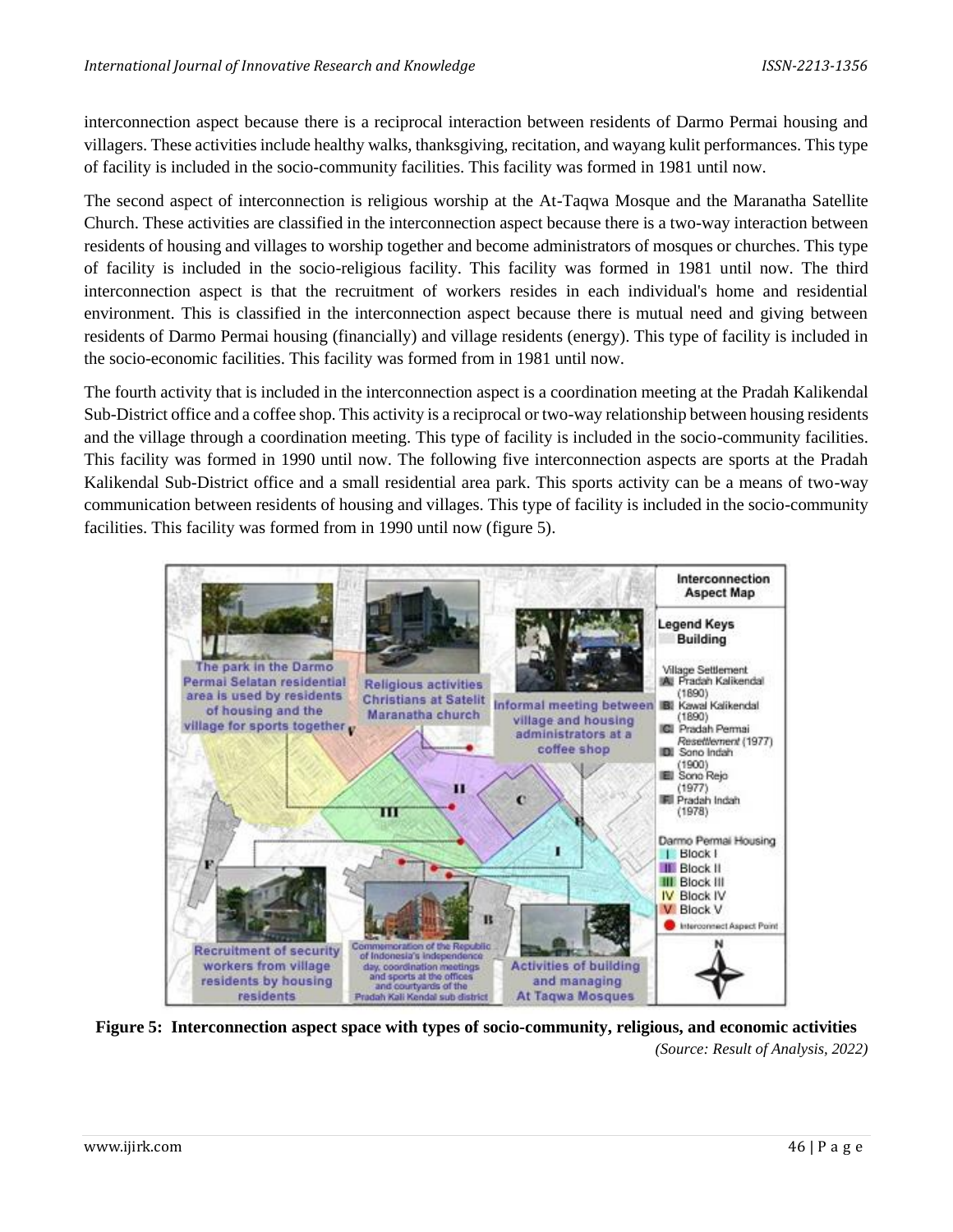## **3.3.4. Analysis of Ambivalence Aspect**

Ambivalence is one of the factors for the occurrence of hybrid culture in society (Priventa, 2019). The operational definition in this study is a space in an urban area that accommodates attitudes towards conflicting unconscious feelings towards a situation or person at the same time. Conflicting attitudes towards the situation in the form of ambiguous attitudes of citizens, namely attitudes that are not clear between elements/groups of citizens. The ambiguity in question is the lack of clarity of attitude between the residents of Darmo Permai housing and the residents of the surrounding villages. This ambiguity tends to be in the form of socio-cultural activities.

Based on the questionnaire data, the findings of the space of activity that are classified as ambivalence aspects are the earth alms event. Earth alms activities are classified in the ambivalence aspect because of the ambiguous attitude of Darmo Permai residents towards the earth alms event. The earth alms event is at Barongan Watu Neighborhood-03 which is located in the middle of the Darmo Permai housing estate. This type of facility is included in the sociocultural facilities. This facility was formed in 1973 until now (figure 6).



**Figure 6: The space/place of the ambivalence aspect is the type of socio-cultural activity**

*(Source: Result of Analysis, 2022)*

## **3.3.5. Analysis of Heterogeneity Aspect**

Heterogeneity is based on the assumption that if diverse people live together, they are better off. They will learn and will appreciate differences (Gultom, Gandarum and Ischak, 2015). The operational definition in this study is space in an urban area that accommodates something that is formed from different or not the same parts, both in different materials and in different quantities. Furthermore, what is referred to as the different parts are the activities of the residents who vary and differ in nature or type which tend to be socio-community activities. Based on the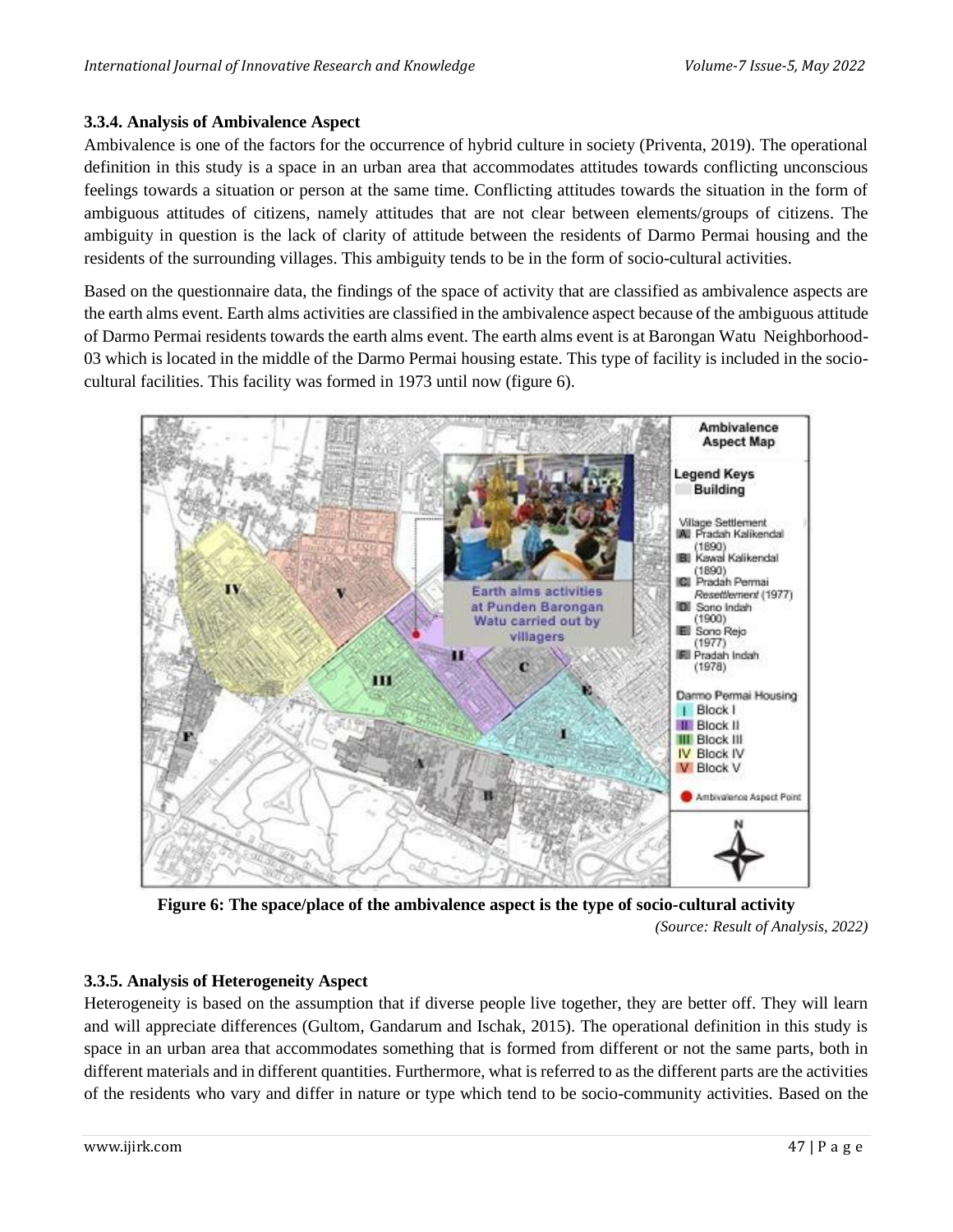questionnaire data, the findings of activities belonging to the heterogeneity aspect are places or spaces that accommodate a variety of activities. These activities include the commemoration of the Republic of Indonesia's independence day, coordination meetings, sports and food donations. Places that accommodate these diverse activities are the Sub-District office and coffee shops. The first activity from the heterogeneity aspect is that the space or place to celebrate Indonesia's independence day is in the courtyard of the Pradah Kalikendal Sub-District. This type of facility is included in the socio-community facilities. This facility was formed in 1981 until now.

While the activities of the two aspects of heterogeneity are coordination meetings at the Pradah Kalikendal Sub-District office and coffee shops. Both places are included in the heterogeneity aspect because they accommodate various kinds of activities. This type of facility is included in the socio-community facilities. This facility was formed in 1990 until now. The activities of the three aspects of heterogeneity are the sports space in the Pradah Kalikendal sub-district office yard and the small garden of Darmo Permai housing. The sports activity was held at the sub-district office, which was in the hall behind the office before being renovated. After the renovation, the sport is carried out on the third floor. The small park is located in Neighborhood Unit-02 housing Darmo Permai on a basketball court. This type of facility is included in the socio-community facilities. This facility was formed in 1990 until now. The activity of the four aspects of heterogeneity is the activity of donating necessities at the Pradah Kalikendal Sub-District office. This type of facility is included in the socio-community facilities. This facility was formed in 1990 until now (figure 7).



**Figure 7: Space aspects of heterogeneity in the form of types of socio-community activities** *(Source: Result of Analysis, 2022)*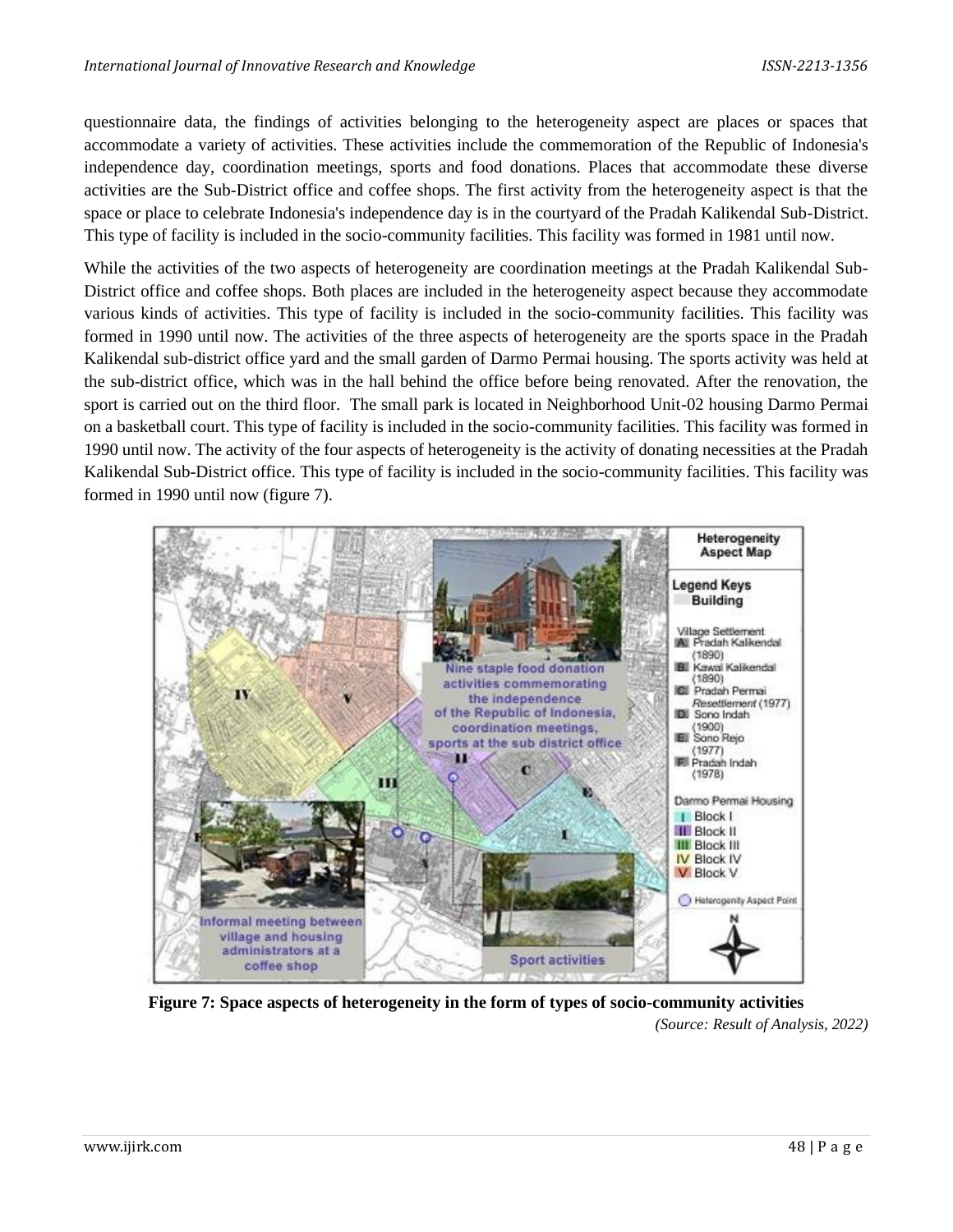#### **3.3.6. Discussion**

The discussion on hybrid space conditions contains a discussion between hybrid space theoretical/writing and research findings. The main theory regarding hybrid space refers to the writings of Stan (2013). This discussion is divided into three parts, in the form of a comparison of theory and research results, first, the definition of hybrid space; second, the aspect of hybrid space; and third, the relation of hybrid space with the urban sprawl phenomenon. The discussion in the first part, related to the definition of hybrid space according to Stan explains that hybrid space is a continuous heterogeneity of areas in urban expansion. The findings in this study support the definition of Stan, explains that hybrid space is a continuous heterogeneity of areas in urban expansion. The heterogeneity in the case studies is shown by the finding of hybrid spaces that have many functions. Heterogeneity in question is a space with various activities of different nature and types. This heterogeneity aspect occurs continuously in urban expansion. This is indicated by the heterogeneity in the types of socio-community activities (table 1), while a type of sociocommunity is dominant compared to other activities. So heterogeneity has proven to be quite important because it occurs continuously in urban sprawl according to Stan.

Stan describes that hybrid space is a concept that explains the dynamics of the patchwork structure in the periphery. The area is a heterogeneous land consisting of several repeated interactions of spatial groups as a whole. Based on questionnaires and in-depth interviews, the findings in the case study support Stan's writing with a dynamic patchwork structure. The dynamics of the patchwork structure is found in the needs of public facilities, both those needed by the residents of Darmo Permai housing and the village which are achieved through unplanned natural processes. For example, housing residents who need a burial place is provided from the village burial place. On the other hand, the villagers perform the Earth Alms ritual in the middle of the housing estate, given access by the housing residents. The interaction of groups on heterogeneous land in the case study was found in the heterogeneity hybrid space aspect, namely the village office, coffee shop, and residential garden. Some of the interacting groups are villagers and housing. This group of residents includes administrators, ordinary citizens, and village officials.

In the second part of the discussion, Stan wrote that there are five aspects of the hybrid space, namely coexistence, transfusion, interconnection, ambivalence, and heterogeneity. The five aspects of the hybrid space are found in this study. So the findings of this study support the writings of Stan. Next Stan seats each aspect of the hybrid space on an equal level. Stan did not explain the different levels of dominance in each aspect of the hybrid space. While this research novelty is the discovery of differences in the dominance level of hybrid space in each aspect. The level of dominance of the hybrid space aspect is based on the intensity of the number of hybrid spaces sourced from the respondents' answers. This can be seen in the order of the largest to the smallest aspects found in the field. The aspects of the hybrid space found in order of dominance are first interconnection, second transfusion and heterogeneity, third coexistence, and fourth ambivalence. The level of dominance of the hybrid space aspects is to deepen Stan's writing (Figure 8).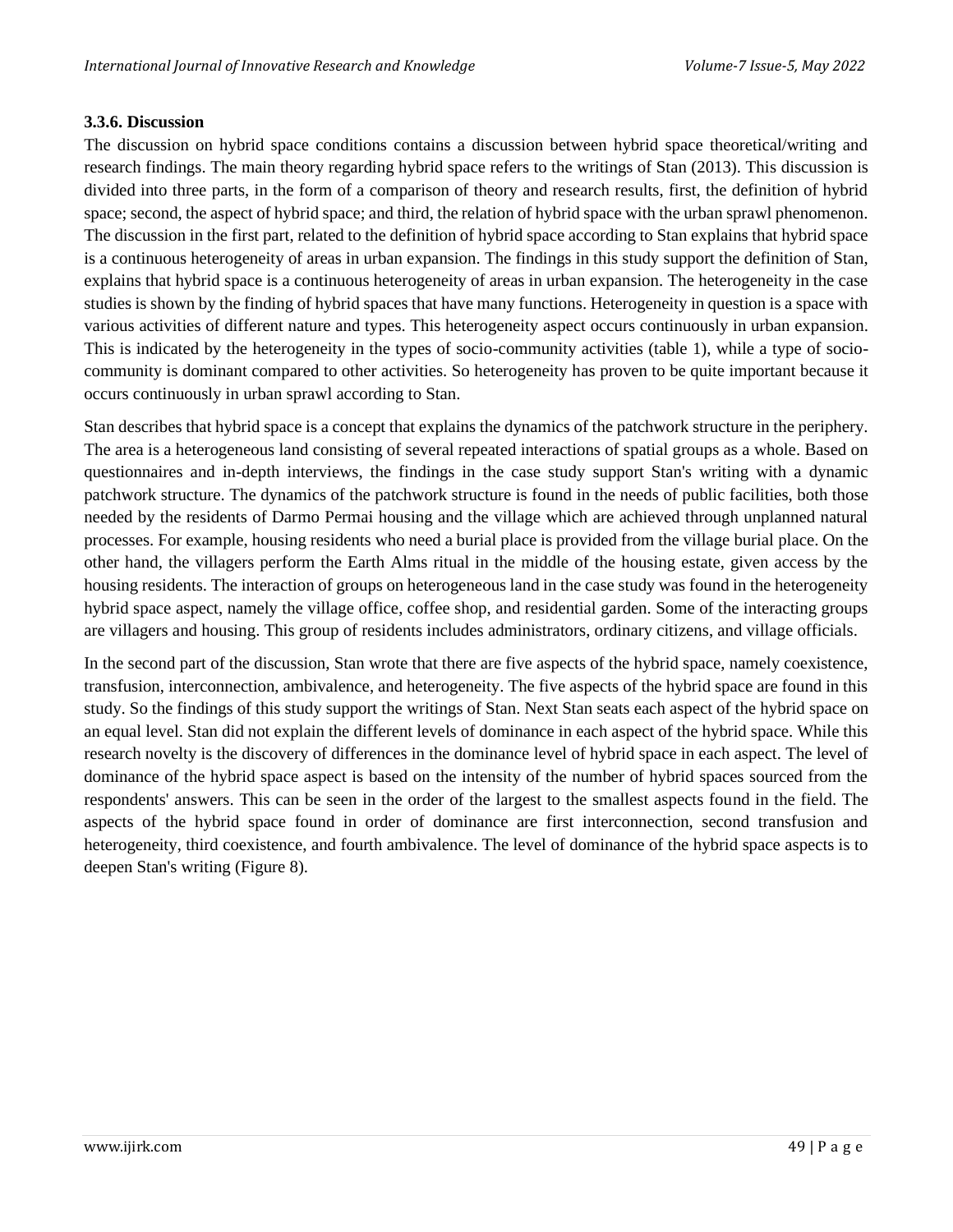

**Figure 8: Comparison of the order of dominance levels of the hybrid aspect of Stan (2013) with research findings**

*(Source: Result of Analysis, 2022)*

| No             | Activity Type                                                                           | Place                                                                                                                                                                                                                                                                                                                                                                                                                                                                                                                                                                                                                                                                                                                                                                                                                                                                                                                                                                              | Hybrid Space Aspect |             |               |              |               | Domination    |
|----------------|-----------------------------------------------------------------------------------------|------------------------------------------------------------------------------------------------------------------------------------------------------------------------------------------------------------------------------------------------------------------------------------------------------------------------------------------------------------------------------------------------------------------------------------------------------------------------------------------------------------------------------------------------------------------------------------------------------------------------------------------------------------------------------------------------------------------------------------------------------------------------------------------------------------------------------------------------------------------------------------------------------------------------------------------------------------------------------------|---------------------|-------------|---------------|--------------|---------------|---------------|
|                |                                                                                         |                                                                                                                                                                                                                                                                                                                                                                                                                                                                                                                                                                                                                                                                                                                                                                                                                                                                                                                                                                                    | Coexistence         | Transfusion | Interconnect  | Ambivalence  | Heterogeneity |               |
| 1              | Charity of the earth<br>(social cultural)                                               | Barongan Watu                                                                                                                                                                                                                                                                                                                                                                                                                                                                                                                                                                                                                                                                                                                                                                                                                                                                                                                                                                      |                     |             |               | ٠            |               | Less dominant |
| $\overline{2}$ | Religious worship (social religious)                                                    | At-Taqwa Mosque, Maranatha<br>Satellite Church, Hwa Sen Miau<br>Temple                                                                                                                                                                                                                                                                                                                                                                                                                                                                                                                                                                                                                                                                                                                                                                                                                                                                                                             |                     |             |               |              |               | Less dominant |
| 3              | Worship of Muslims (social<br>religious)                                                | At-Tagwa Masjid Mosque                                                                                                                                                                                                                                                                                                                                                                                                                                                                                                                                                                                                                                                                                                                                                                                                                                                                                                                                                             |                     |             |               |              |               |               |
| $\overline{4}$ | Side by side between resettlement<br>village and housing (social<br>community)          | Pradah Permai Village<br>Neighborhood 04                                                                                                                                                                                                                                                                                                                                                                                                                                                                                                                                                                                                                                                                                                                                                                                                                                                                                                                                           |                     |             |               |              |               | Dominant      |
| 5              | Coordination meeting (social<br>community)                                              | Pradah Kalikendal sub-district<br>office & coffee shop                                                                                                                                                                                                                                                                                                                                                                                                                                                                                                                                                                                                                                                                                                                                                                                                                                                                                                                             |                     |             |               |              |               |               |
| 6              | Provision of grave land (social<br>community)                                           | Puncak Permai Cemetery                                                                                                                                                                                                                                                                                                                                                                                                                                                                                                                                                                                                                                                                                                                                                                                                                                                                                                                                                             |                     |             |               |              |               |               |
| $\sigma$       | Nine staple food donations (social<br>community)                                        | Pradah Kalikendal sub-district<br>office                                                                                                                                                                                                                                                                                                                                                                                                                                                                                                                                                                                                                                                                                                                                                                                                                                                                                                                                           |                     |             |               |              |               |               |
| 8              | Commemoration of the<br>independence of the Republic of<br>Indonesia (social community) | Pradah Kalikendal sub-district page                                                                                                                                                                                                                                                                                                                                                                                                                                                                                                                                                                                                                                                                                                                                                                                                                                                                                                                                                |                     |             |               |              |               |               |
| 9              | Sports (social community)                                                               | Pradah Kalikendal sub-district vard<br>and a small garden housing Darmo<br>Permai                                                                                                                                                                                                                                                                                                                                                                                                                                                                                                                                                                                                                                                                                                                                                                                                                                                                                                  |                     |             |               |              |               |               |
| 10             | Labor recruitment (social economy)                                                      | Houses of residents of Darmo<br>Permai housing and Darmo Permai<br>residential neighborhoods                                                                                                                                                                                                                                                                                                                                                                                                                                                                                                                                                                                                                                                                                                                                                                                                                                                                                       |                     |             |               |              |               | Not dominant  |
|                | Domination                                                                              |                                                                                                                                                                                                                                                                                                                                                                                                                                                                                                                                                                                                                                                                                                                                                                                                                                                                                                                                                                                    | Less dominant       | Dominant    | Very dominant | Not dominant | Dominant      |               |
|                | Finding                                                                                 | - The type of social community is the first (dominant) activity that accommodates aspects of the hybrid space,<br>namely coexistence, transfusion, interconnection and heterogeneity.<br>- The type of social cultural activity is the second most (less dominant) activity that accommodates aspects<br>of the hybrid space including coexistence, transfusion and ambivalence. The second most common type of<br>activity is about social religious (less dominant) including coexistence, transfusion and interconnection.<br>- The type of activity related to the social economy is the third largest activity (not dominant) to accommodate<br>the interconnection hybrid space aspect.<br>- From all types of hybrid space activities, among the aspects of the hybrid space that most show sequentially<br>are interconnection (very dominant), then transfusion and heterogeneity (dominant), then coexistence (less<br>dominant) and finally ambivalence (not dominant). |                     |             |               |              |               |               |

#### **Table 1: Finding Types of Activities and Space in the Hybrid Space Aspect**

*(Source: Result of Analysis, 2022)*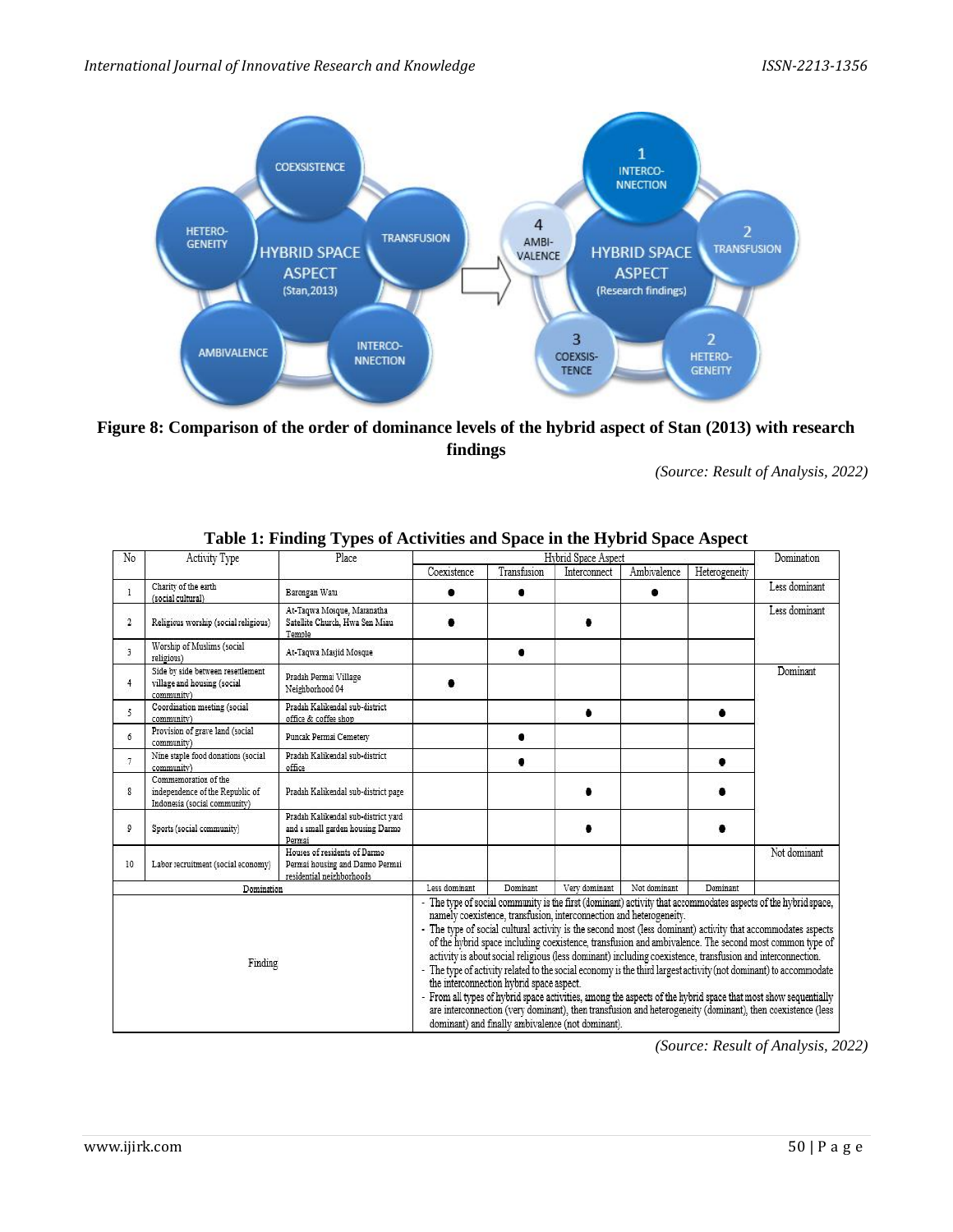## **3.4. Periodization Through a Dynamic Mechanism of the Hybrid Space**

Hybrid space occurs through a process with several periods. The determination of the period is based on the year the five aspects of the hybrid space appeared in the case study sourced from interviews with selected respondents. The periodization is a dynamic mechanism for the formation of a hybrid space. The period is divided into five, the first period is 1973-1976, the second period is 1977-1979, the third period is 1980, the fourth period is 1981-1989, and the V period is 1990. All of them continue until now. The division of the year is found naturally in the field following the year the hybrid space aspects appeared in the case study.

## **3.4.1. Period I Formation of Hybrid Space**

The first period was the formation of the hybrid space starting in 1973-1976 which lasted until now. The determination began in 1973 because that year was the first year the residents of Darmo Permai housing lived. In the same year residents of Darmo Permai housing began to meet with residents of the surrounding villages. The 1973 determination is also related to the emergence of the first hybrid space. While the determination of 1976 is the year before the emergence of the second hybrid space, namely 1977. Based on interviews with respondents, the activities that took place in the first period of 1973-1976 which have continued until now are earth alms activities in Punden Barongan Watu. In period I, three aspects of the hybrid space were found, namely coexistence, transfusion, and ambivalence. More details can be seen in table 2.

## **3.4.2. Period II Formation of Hybrid Space**

The second period was the formation of the hybrid space starting from 1977-1979 which lasted until now. The determination started in 1977 because that year the second hybrid space occurred. While the determination of 1979 is the year before the emergence of the third hybrid space, namely 1980. Based on interviews with respondents, the activities that occurred in the second period are only the coexistence of the resettlement village and housing in the village of Pradah Kalikendal Neighborhood-04. In the second period, only one aspect of the hybrid space was found, namely coexistence. In the second period, 1977-1979, and continuing until now, the activities are open, flexible, multifaceted, and informal with the type of socio-community carried out routinely throughout the period. day. More details can be seen in table 2.

#### **3.4.3. Period III Formation of Hybrid Space**

The third period for the formation of the hybrid space began in 1980. The determination began in 1980 because in that year the third hybrid space occurred which continues until now. Based on interviews with respondents, the activities that occurred in the third period from 1980 are the worship activities of Muslims at the At-Taqwa Mosque and the provision of grave land at the Puncak Permai cemetery. In this period of the year, only the hybrid aspect of the transfusion room was found. More details can be seen in table 2.

## **3.4.4. Period IV Formation of Hybrid Space**

The fourth period was the formation of a hybrid room starting from 1981-1989 which has continued until now. The determination began in 1981 because that year the fourth hybrid space occurred. While the determination of 1989 is the year before the emergence of the fifth hybrid space, namely 1990. Based on interviews with respondents, the activities that occurred in the fourth period in 1981-1989 are religious worship activities in mosques, churches, and temples. All these activities are found in the hybrid space aspect of coexistence. Furthermore, commemorating the Republic of Indonesia independence, which are in the village courtyard and religious services located in mosques, churches, and temples are all contained in the aspect of interconnecting hybrid spaces. Meanwhile, labor recruitment that occurs in homes and residential environments is all found in the aspect of interconnecting hybrid spaces. It was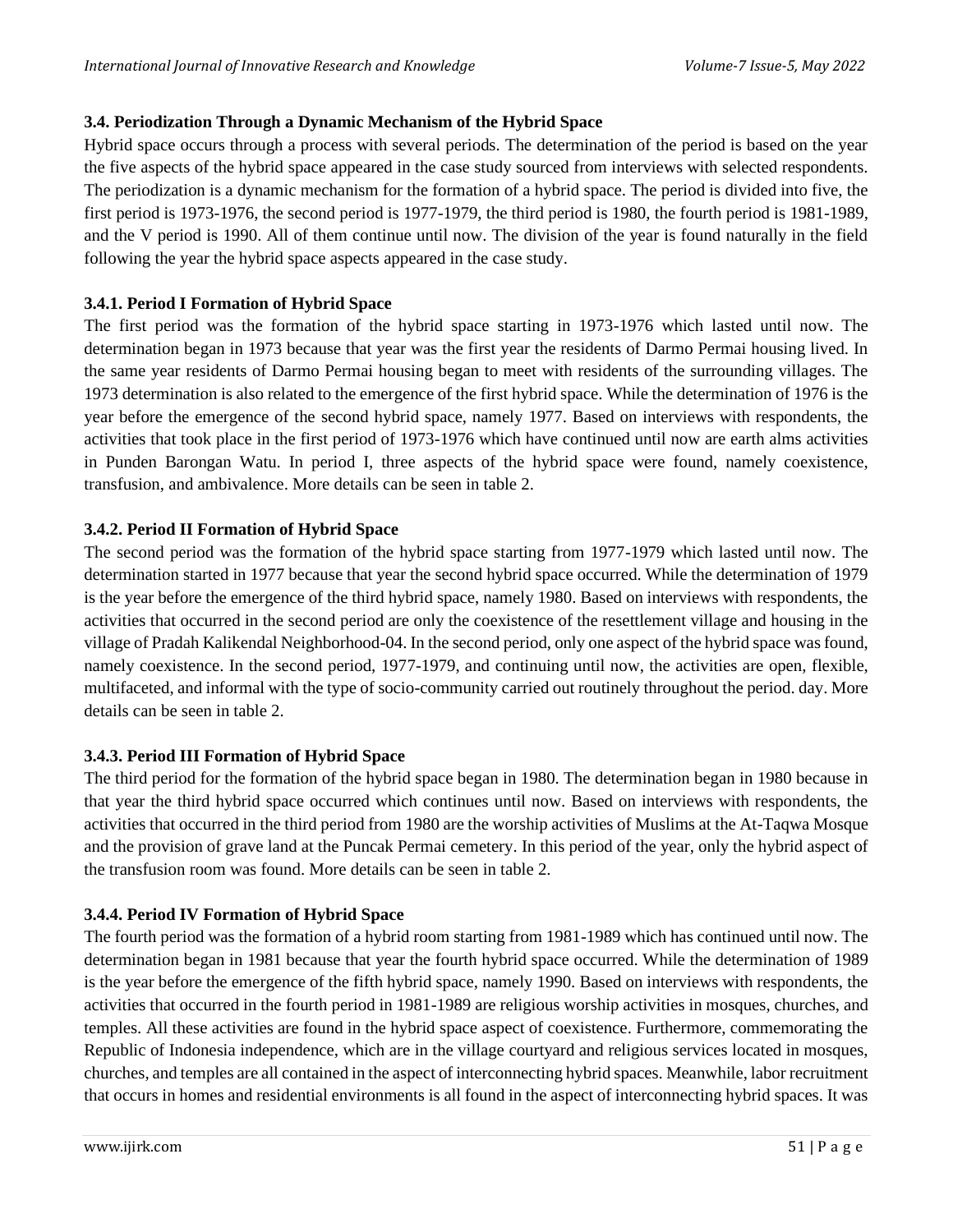also found that the commemoration of the independence of the Republic of Indonesia in the village courtyard accommodated the heterogeneity hybrid aspect of space. More details can be seen in table 2.

#### **3.4.5. Period V Formation of Hybrid Space**

The fifth period of the formation of the hybrid space took place from 1990 until now. The determination started in 1990 because in that year the fifth hybrid space had occurred. Based on interviews with respondents, the activities that took place in the fifth period of 1990 are food donation events that accommodate aspects of the transfusion hybrid room. Furthermore, the activities of formal coordination meetings and sports accommodate aspects of the interconnection hybrid space. It was also found that coordination meeting activities, sports, and donations of necessities accommodated the heterogeneity aspect of the hybrid space. All these activities are in the office and courtyard of the Pradah Kalikendal sub-district. Coordination meetings are also held informally in coffee shops that accommodate aspects of interconnection and heterogeneity. Meanwhile, the sport takes place in addition to taking place in the courtyard of the Pradah Kalikendal sub-district, it also takes place in the small garden of the Darmo Permai housing estate. More details can be seen in table 2.

| No |                                 | Period/Year                                                                                                                                                                                                                                                                                      |                   |      |                  |                |  |  |  |
|----|---------------------------------|--------------------------------------------------------------------------------------------------------------------------------------------------------------------------------------------------------------------------------------------------------------------------------------------------|-------------------|------|------------------|----------------|--|--|--|
|    | <b>Hibrid Space</b>             |                                                                                                                                                                                                                                                                                                  |                   | Ш    | īν               |                |  |  |  |
|    | Aspect                          | 1973 - 1976                                                                                                                                                                                                                                                                                      | 1977 - 1979       | 1980 | 1981 - 1989      | 1990 - Present |  |  |  |
|    |                                 |                                                                                                                                                                                                                                                                                                  |                   |      |                  |                |  |  |  |
| 1  | Coexsistence                    |                                                                                                                                                                                                                                                                                                  |                   |      |                  |                |  |  |  |
|    |                                 |                                                                                                                                                                                                                                                                                                  |                   |      |                  |                |  |  |  |
| 2  | Transfusion                     |                                                                                                                                                                                                                                                                                                  |                   |      |                  |                |  |  |  |
|    |                                 |                                                                                                                                                                                                                                                                                                  |                   |      |                  |                |  |  |  |
|    |                                 |                                                                                                                                                                                                                                                                                                  |                   |      |                  |                |  |  |  |
| 3  | Interconnection                 |                                                                                                                                                                                                                                                                                                  |                   |      |                  |                |  |  |  |
|    |                                 |                                                                                                                                                                                                                                                                                                  |                   |      |                  |                |  |  |  |
| 4  | Ambivalence                     |                                                                                                                                                                                                                                                                                                  |                   |      |                  |                |  |  |  |
| 5. | Heterogeneity                   |                                                                                                                                                                                                                                                                                                  |                   |      |                  |                |  |  |  |
|    |                                 |                                                                                                                                                                                                                                                                                                  |                   |      |                  |                |  |  |  |
|    | <b>Total Par-Pariod</b>         | з                                                                                                                                                                                                                                                                                                | 1                 | 1    | з                | з              |  |  |  |
|    | <b>Total Per-Current Period</b> | R.                                                                                                                                                                                                                                                                                               | з                 | R    | 5                | 5              |  |  |  |
|    | Findings                        | -In the first period, 1973-1976, three aspects of the hybrid space began to occur, namely<br>coexistence, transfusion, and ambivalence, and then these three aspects have continued until now.                                                                                                   |                   |      |                  |                |  |  |  |
|    |                                 | In the second period, 1977-1979, there were additional aspects of the coexistence hybrid space-<br>which continued to this day.                                                                                                                                                                  |                   |      |                  |                |  |  |  |
|    |                                 | In the third period in 1980 there was an addition to the aspect of the transfusion hybrid space<br>which has continued until now.                                                                                                                                                                |                   |      |                  |                |  |  |  |
|    |                                 | In the fourth period, 1981-1989, the hybrid space aspect of coexistence was added. This period-<br>began to occur aspects of hybrid space, interconnection and heterogeneity, all of which have<br>continued until now. In this fourth period, five aspects of the hybrid space have been found. |                   |      |                  |                |  |  |  |
|    |                                 | - In the fifth period of 1990 until now, there have been additional aspects of the hybrid space for<br>transfusion, interconnection and heterogeneity. The fifth period marks the end of the discovery of<br>the five aspects of the hybrid space, reinforcing it as in period IV.               |                   |      |                  |                |  |  |  |
|    |                                 | Information:                                                                                                                                                                                                                                                                                     | Start of activity |      | Ongoing activity |                |  |  |  |

**Table 2: Hybird Space Aspect Periodization Finding**

 *(Source: Result of Analysis, 2022)*

#### **3.4.6. Discussion**

So the overall conclusion, period I there are three aspects of the hybrid space, namely coexistence, transfusion, and ambivalence. The second period saw the addition of one aspect of coexistence with a fixed total of three aspects of the hybrid space. The third period saw the addition of one aspect of transfusion with a fixed total of three aspects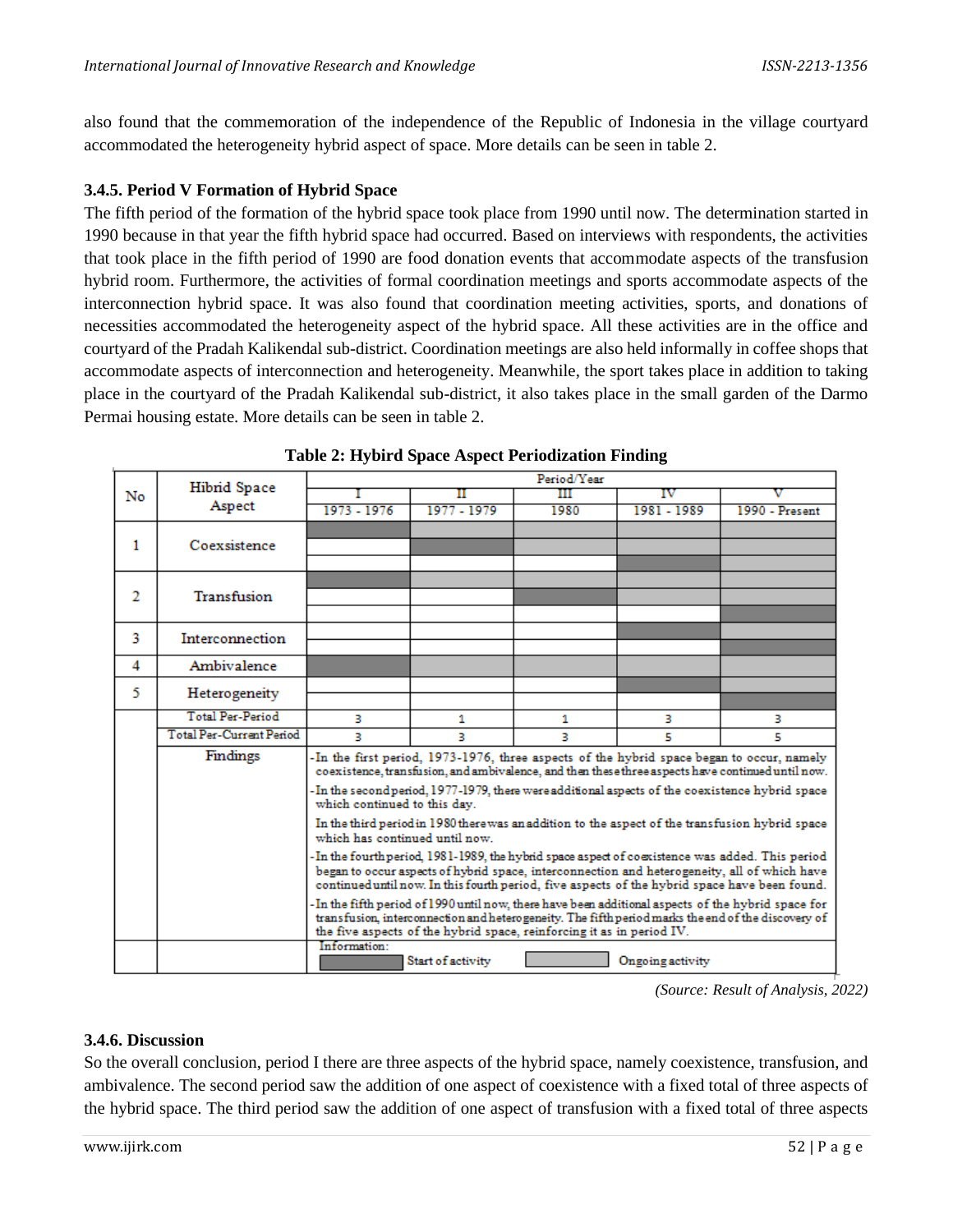of the hybrid space of coexistence, transfusion, and ambivalence. The fourth period began to appear aspects of interconnection and heterogeneity as well as the addition of aspects of coexistence. In the fourth period, it has accommodated the five aspects of the hybrid space, namely coexistence, transfusion, interconnection, ambivalence, and heterogeneity. In the fifth period, there are additional aspects of transfusion, interconnection, and heterogeneity. In the fifth period, it accommodates the five aspects of the hybrid space as in the fourth period.

The novelty in the findings of this study is that Stan (2013) does not discuss the time sequence of the emergence of each aspect of the hybrid space, while in this study the sequence in time periodization has been found. The time sequence in the form of the periodization of the emergence of the hybrid space is based on the emergence of the first hybrid space since the arrival of the newcomers to the locals until the five aspects of the hybrid space are found. This is certainly related to a natural process in the urban sprawl phenomenon. The order of the first period is the aspect of coexistence, transfusion, and ambivalence. The character of the three aspects of the hybrid space is the initial form. In its formation, there is still a distance or not too integrated between newcomers and locals. This continues until the second and third periods. Furthermore, in the fourth and fifth periods, interconnection and heterogeneity aspects have been found. The character of these two aspects of the hybrid space is a form that tends to be intact or unified between newcomers and locals.

## **IV. CONCLUSION**

The five aspects of the hybrid space found in the case study are coexistence, transfusion, interconnection, ambivalence, and heterogeneity. Aspects of coexistence and transfusion are found in socio-cultural, socio-religious, and socio-community facilities. The interconnection aspect is found in socio-religious, socio-community, and socioeconomic facilities. The ambivalence aspect is only found in socio-cultural facilities. While the heterogeneity aspect is only found in socio-community facilities. Aspects of coexistence are found in periods I, II, and IV. Furthermore, the transfusion aspect was found in periods I, III, IV, and V. The interconnection aspect was found in periods IV and V. While the ambivalence aspect was found in periods I only. The last aspect of heterogeneity was found in periods IV and V.

Through a process, the five periods prove that the urban sprawl phenomenon which initially had a negative impact later became positive in the urban periphery. This is because there is a process of increasing integration between newcomers and locals which is manifested in the hybrid space. This research is useful to show that there are important facilities for hybrid space to occur. These facilities include socio-cultural, socio-community, socioreligious, and socio-economic facilities. These facilities accommodate the five hybrid aspects, both in villages and housing.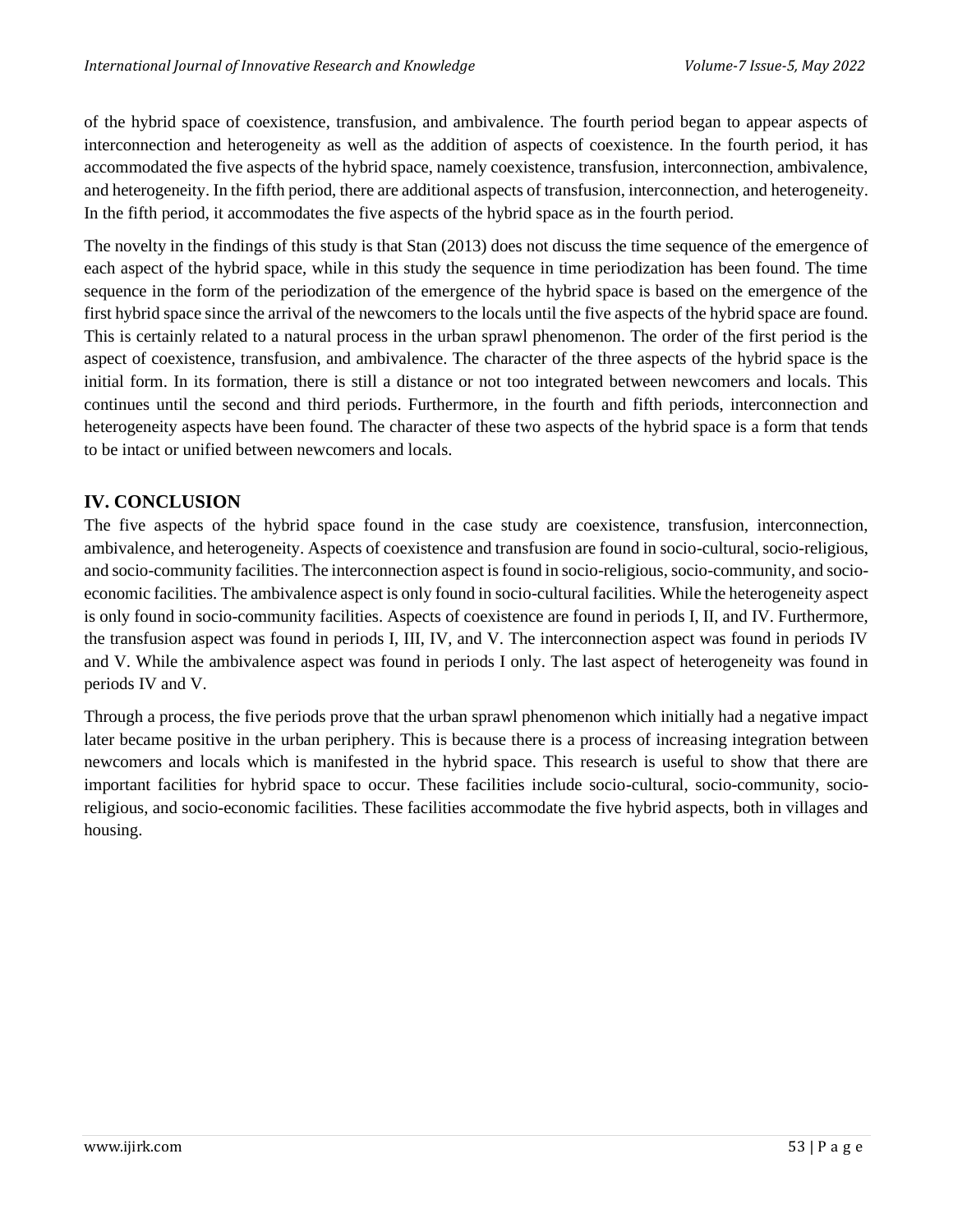#### **REFERENCES**

- Burchell, R.W., Shad, N.A., Listokin, D., Phillips, H., Downs, A., SeskinS., Davis, J.S., Moore, T., Helton, D., Gall, M. (1998). *The costs of sprawl – revisited. TCRP Report 39. Transit Cooperative Research Program. Transportation Research Board.* National Research Council. Washington DC. National Academy Press: 268.
- Burchell, R. and Mukherji, S. (2003). "Conventional development versus managed growth: the costs of sprawl". *American Journal of Public Health.* 93(9): 1534-1540.
- Carruthers, J. and Ulfarsson, G. 2002. *Fragmentation and sprawl: evidence from interregional analysis, Growth, and Change*. 33(3): 312-340.
- Cambridge Dictionary. Accessed Desember 21, (2021). dictionary.cambridge.org/.
- Cho, I.S., Heng, C.K., Trivic, Z., (2016). *Re-Framing Urban Space, Urban Design For Emerging Hybrid and High-Density Conditions*, Routledge taylor and Francis Group, New York and London.
- Ewing, R., Pendall, R., Chen, D.D.T. (2002). *Measuring Sprawl and Its Impact, Smart Growth America*. Washington DC.
- Galster, G., Hanson, R., Wolman, H., Coleman, S., Freihage, J. (2001). *Wrestling Sprawl to The Ground: Defining And Measuring An Elusive Concept.* Housing Policy Debate 12: 681-717.
- Gordon, P. and Richardson, H.W. (1998). *A Critique of New Urbanism, Meeting of the American Collegiate Schools of Planning*. Pasadena.
- Groat, Linda W, and Wang, David. (2013). *Architectural Research Methods*. Second edition. John Wiley & Sons Inc., Hoboken, New Jersey. Published simultaneously in Canada.
- Gultom, K., Gandarum GN., Ischak, M. (2015). "Pengaruh Heterogenitas Sosial, Ekonomi, Budaya Penghuni Terhadap Heterogenitas Desain Fasad Bangunan Sebagai Pembentuk Kualitas Kawasan Perumahan". *AGORA. Jurnal Arsitektur*. Volume 15. Nomor 2. Desember 2015: 20.
- Hilman, Maman. (2004). "Perkembangan Lokasi Perumahan Di Wilayah Gedebage Kota Bandung Akibat Pemekaran Kota*". Dimensi Teknik Arsitektur* Vol. 32. No. 2. Desember 2004: 157–160.
- Krasilnikova, E & Klimov, D (2016). "The Main Design Principles Of Hybrid Spaces In Term Of The Urban Planning Regeneration", *RUDN Journal Of Agronomy and Animal Industries,* December 2016.
- Nelson, A.C., and J.B. Duncan (1995). *Growth management principles and practices*. Planners Press. American Planning Association. ISBN: 9780918286925.
- Pemerintah Kotamadya Daerah Tingkat II Surabaya (1978). *Masterplan Surabaya 2000 Evaluasi Kedua*. Pemda TK-II. Surabaya: II-10.